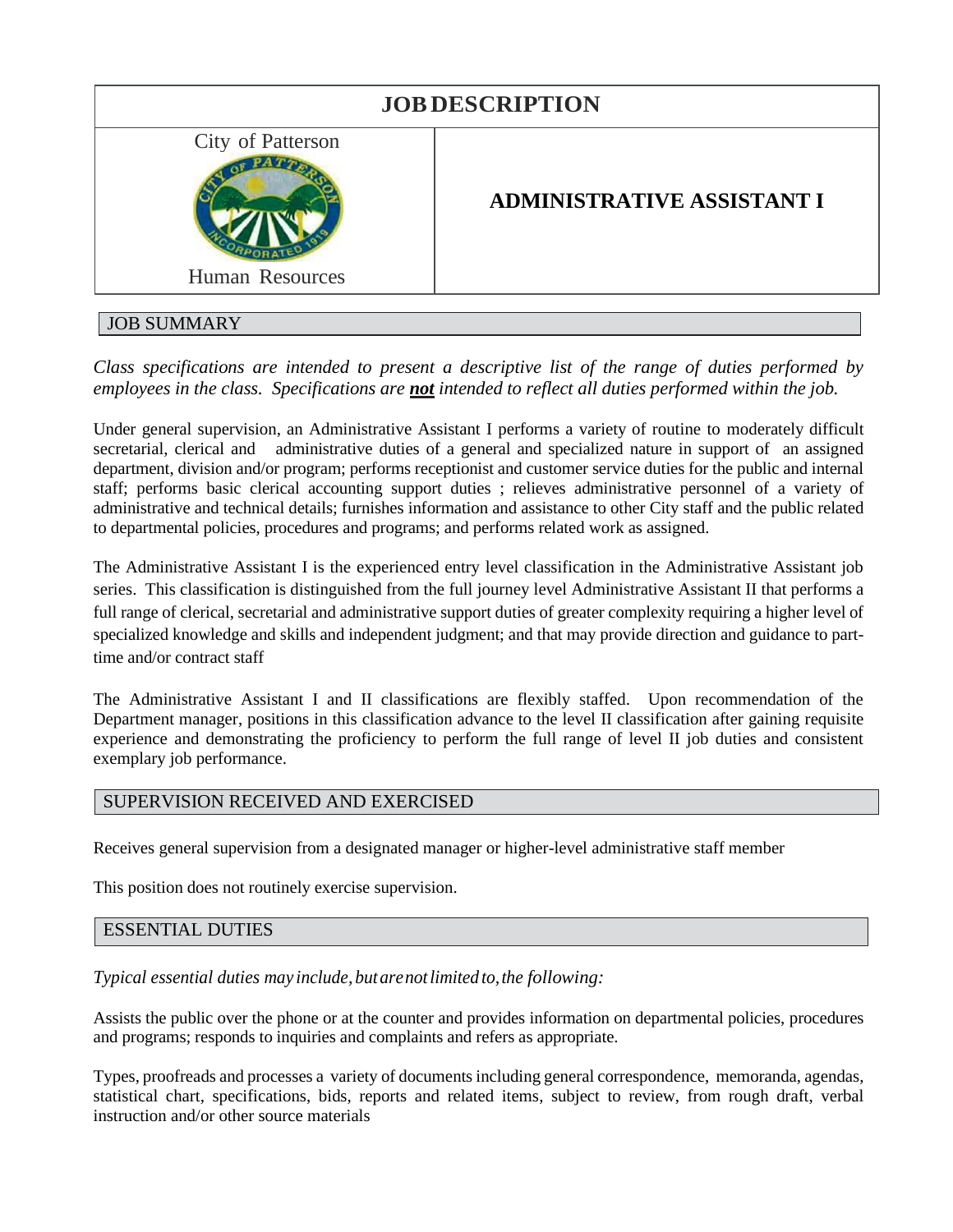Takes notes from dictation and accurately transcribes them; transcribes from tape recordings; may take minutes of meetings of City commissions or agencies to which assigned and provides clerical and administrative support to those entities.

Establishes and maintains a variety of filing systems; develops and implements operational procedures for the maintenance and tracking of office supplies and equipment.

Processes and tracks a variety of permits and applications; initiates and maintains a variety of files and records; ensures proper filing of documents in departmental or central files;

Researches, compiles and organizes a variety of information from various sources on specialized topics related to departmental operations and/or programs; applies specialized knowledge in the review of applications, permits, records and other documents to determine that they are complete.

Receives and processes fees, enrollment charges or other money; prepares receipts and balances money received and submits to Finance for final processing; initiates, tracks and closes out work orders; orders office supplies; and inventories supplies as received.

Computes, verifies and reconciles figures on printouts, purchase orders, invoices, time reports and other accounting documents and forms

Establishes and maintains a variety of records and files including credit card, fixed asset and inventory records for program or project files.

Collects employee timesheets, reviews for accuracy, submits for management signature and forwards to Finance for processing,

Completes personnel action forms to report changes in an employee's status as appropriate; reviews other personnel documents for completeness and submits to supervisor for review and forwarding to Human Resources for processing; maintains employee files related to certification and training requirements and tracks requirements to ensure ongoing compliance.

Schedules appointments and meetings; makes travel arrangements for management and designated staff.

Updates and maintains content of designated web page(s) on the City's website.

Assists with special events; creates and maintains information packets, flyers and guides for the public.

Effectively operates a variety of standard office equipment such as a computer, copier, calculator, FAX machine; and may operate a radio to communicate with department staff.

May be required to attend night and weekend meetings.

Performs related work as assigned

#### KNOWLEDGE, SKILLS, AND ABILITIES

**Knowledge of:** Modern office practices and procedures, including business correspondence, filing systems; standard office equipment operation, including computer and peripheral equipment; office software applications such as word processing and spreadsheet applications; proper use of English, spelling, grammar and punctuation; basic mathematic concepts; basic bookkeeping and financial record keeping process.

**Ability to:** Interpret and apply City and departmental policies and procedures; perform general clerical work including records maintenance and the compilation of information for report development; effectively operate